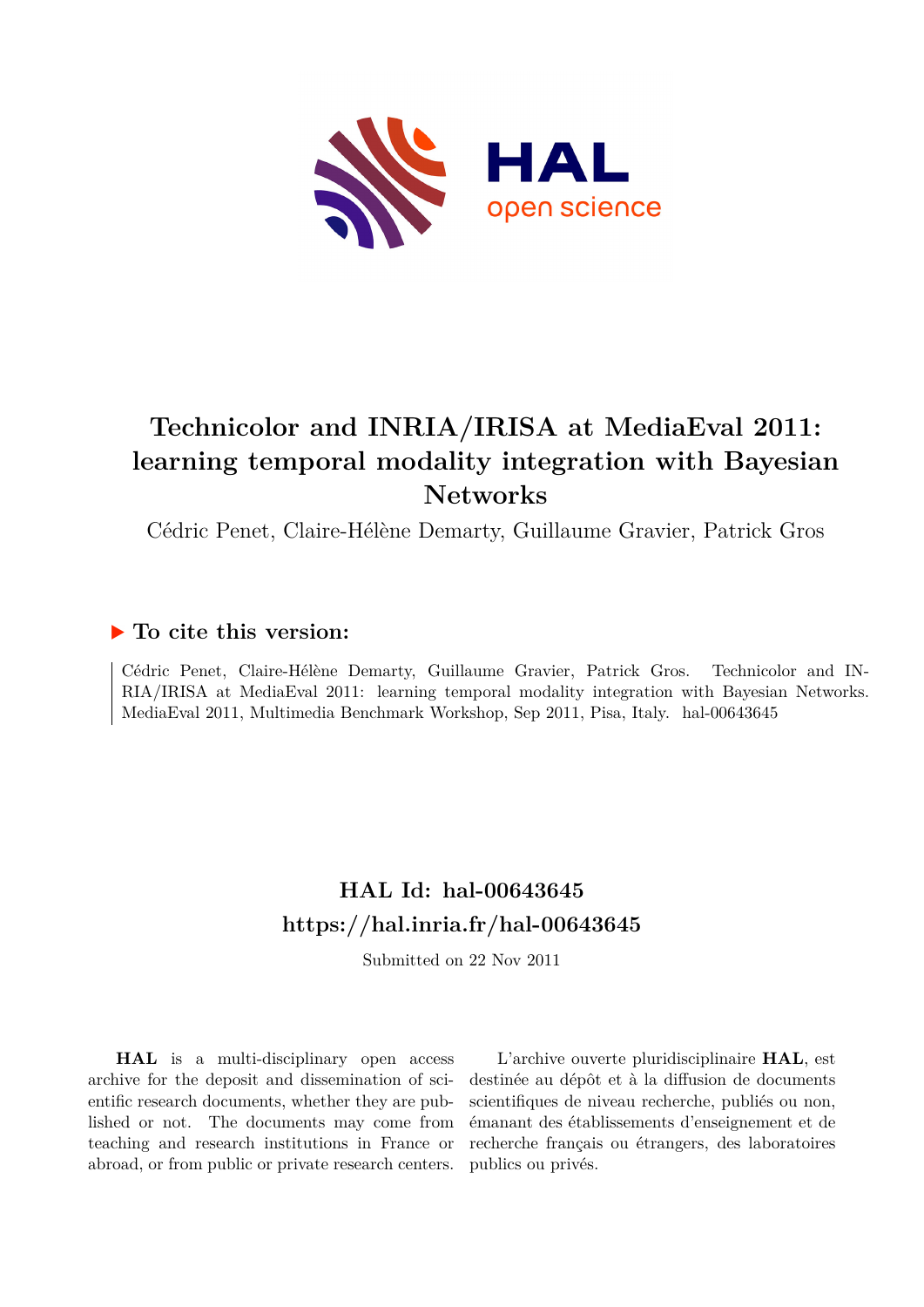# **Technicolor and INRIA/IRISA at MediaEval 2011: learning temporal modality integration with Bayesian Networks**<sup>∗</sup>

Cédric Penet, Claire-Hélène Demarty Technicolor/INRIA Rennes & Technicolor 1 ave de Belle Fontaine 35510 Cesson-Sévigné, France cedric.penet@technicolor.com claire-helene.demarty@technicolor.com

### ABSTRACT

This paper presents the work done in Technicolor and IN-RIA regarding the Affect Task at MediaEval 2011. This task aims at detecting violent shots in movies. We studied a bayesian network framework, and several ways of introducing temporality and multimodality in the framework.

#### Keywords

Violence detection, Bayesian Networks

### 1. INTRODUCTION

The MediaEval 2011 Affect Task aims at detecting violence in movies. A complete description of the task and datasets may be found in [2].

As explained in the paper cited above, violence has not been a widely studied field, despite its importance in parental control. Moreover, most of the work related to violence focuses mainly on either video or audio. However, in movies, our intuition is that every information channel is important in order to correctly assess violence, even for a human assessor, and that these information streams are complementary. This paper presents our results for both video and audio only systems and for the fusion of both sources of information. We also investigate the importance of temporality in the framework.

#### 2. SYSTEM DESCRIPTION

The system we developed for the task contains four different parts:

#### 2.1 Features extraction

Movies have several components that convey different information, namely audio, video, subtitles, . . .We chose to extract features from the audio and video modalities.

Audio modality Five audio features were extracted from the audio stream from 40 msec frames with 20 msec overlap. These features were then averaged over video shots, as the task is to be performed at the shot level. The audio features are the energy, the centroid, the asymmetry, the zero crossing rate (ZCR) and the flatness.

Guillaume Gravier, Patrick Gros CNRS/IRISA & INRIA Rennes Campus de Beaulieu 35042 Rennes, France guig@irisa.fr Patrick.Gros@inria.fr

Video modality Four video features were extracted from the video for each shot: the shot duration, the average number of blood pixels, the average activity and the number of flashes.

The features histograms were then rank-normalised over 22 values for each movie.

#### 2.2 Classification

In our process, we chose to use Bayesian networks (BN) [3] as a probability distribution modelisation process. BN exhibit interesting features: they model statistical distribution using a graph whose structure may be learned. On the downside, they consider each feature independently.

For the MediaEval 2011 Affect Task, several types of structures were tested:

- Naive Bayesian network (NB) This is the simplest network. Each feature is only linked to the classification node. It therefore makes the assumption that the features are all independent with respect to the classification node.
- Forest augmented naive Bayesian network (FAN) This structure has been introduced in [4]. The idea here is to relax the assumption of features independence with respect to the classification node. The algorithm learns a forest between the features before connecting them to the classification node.
- K2 [1] This structure learning algorithm is a state-of-theart score based greedy search algorithm. In order to reduce the number of possible graphs to test, it requires a nodes ordering.

We used the Bayes Net  $Toolbox<sup>1</sup>$ .

#### 2.3 Temporal integration

Considering the temporal structure of movies we decided to try several types of temporal integrations: we used contextual features<sup>2</sup> over  $n \in \{-5, +5\}$ , and two types of temporal filtering over 5 samples, that are used to smooth decisions:

decision maximum vote This intervenes once the decision has been taken and consists in taking the maximum decision over a few samples.

<sup>∗</sup>This work was partly achieved as part of the Quaero Program, funded by OSEO, French State agency for innovation.

Copyright is held by the author/owner(s).  $M$ edia $E$ val 2010 Workshop, September 1-2, 2011, Pisa, Italy

<sup>1</sup> http://code.google.com/p/bnt/

<sup>&</sup>lt;sup>2</sup>Considering  $\overline{X}_t = [x_1, \cdots, x_K]$  the feature vector for sample at time  $\vec{t}$ , the contextual features vector becomes  $X_t^c$  =  $[X_{t-n},\cdots,X_t,\cdots,X_{t+n}].$